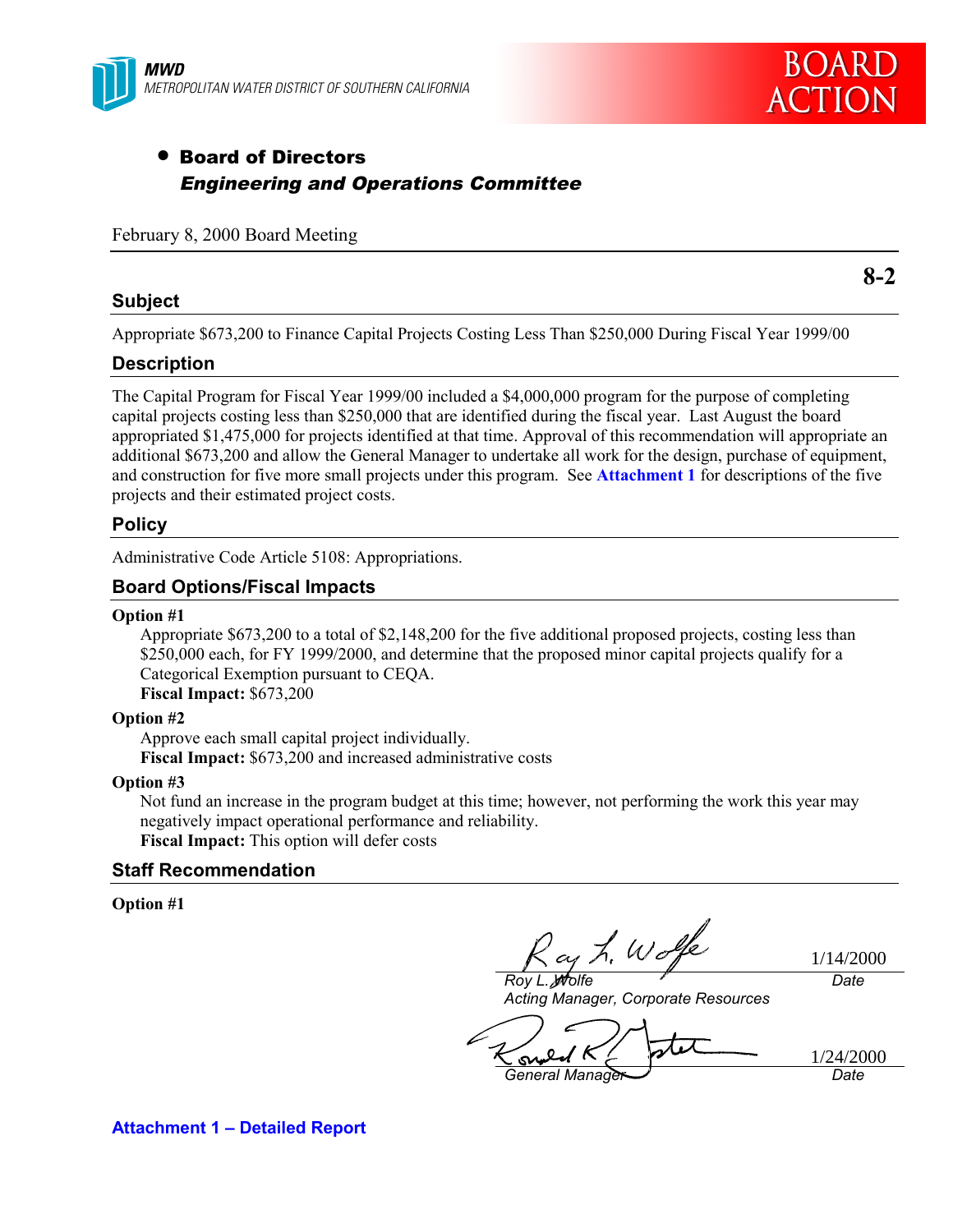# **Detailed Report**

The Board has annually approved a single appropriation to cover all costs of small capital projects costing less than \$250,000. This allowed the General Manager to complete the projects without individual project approval of the Board, provided that the General manager reported quarterly to the Engineering and Operations Committee on the status of each project. In past fiscal years the Board has authorized up to \$4,000,000 annually for this program.

This program was budgeted at \$4,000,000 for Fiscal Year 1999/00. However, at an interim point in the year, the Capital Improvement Program Review Committee recommended funding only those projects that they had approved and were identified in Board Action No. 1 for a total of \$1,475,000. New projects are now deemed necessary, and it is therefore recommended that the Board approve an additional \$673,200 to this appropriation for a total of \$2,148,200.

The following describes the proposed minor capital projects for Board Action No. 2: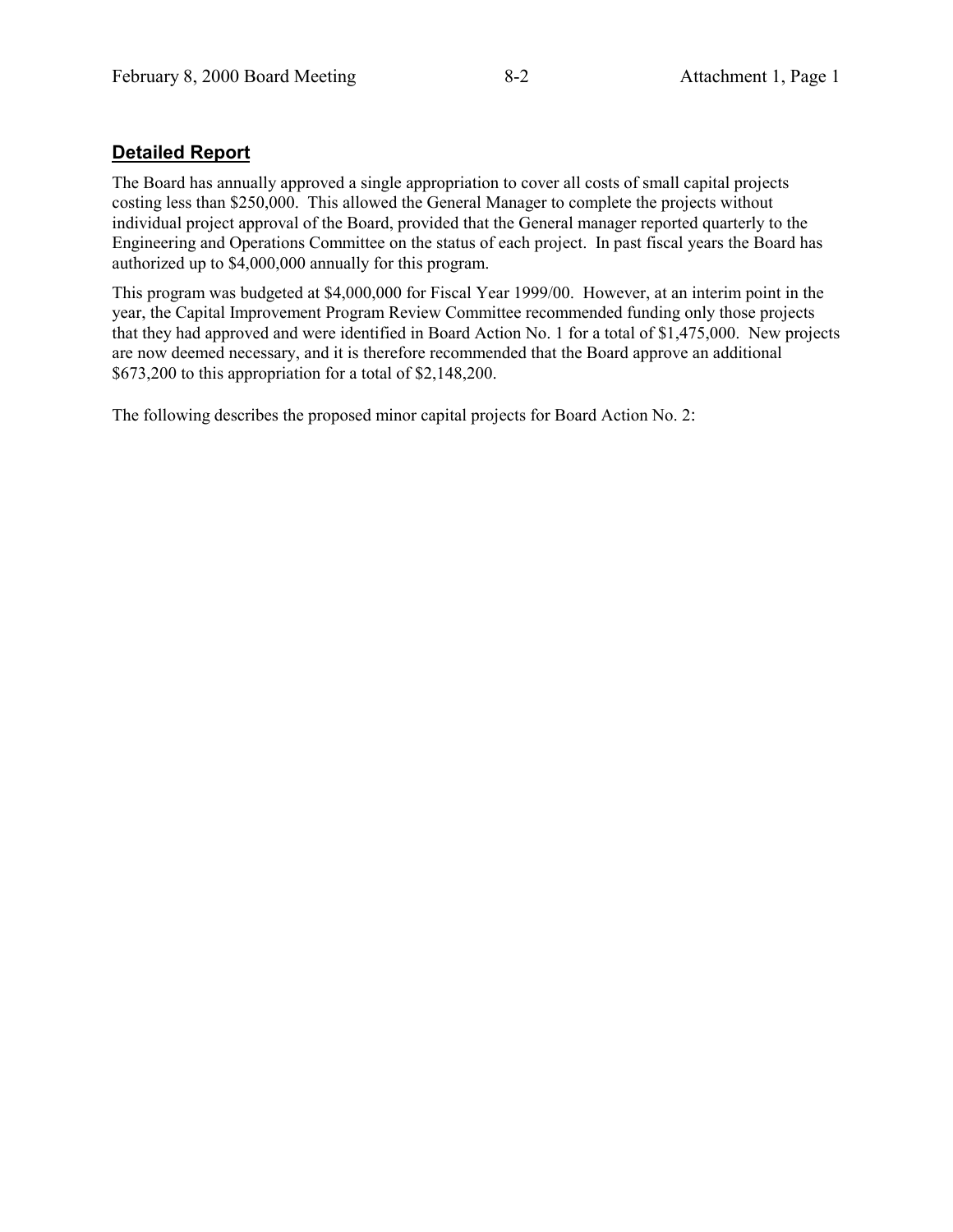# **Weymouth Filtration Plant Settled-Water Conduit Roof Beam and Decking Repairs Project Cost \$85,000**

# **Project Description**

Make structural repairs to the Weymouth Filtration Plant Filter Building No.1 Settled-Water Influent Conduit Roof Decking. Repair and replace damaged reinforcing steel (rebar) as feasible and repair damaged concrete.

# **Purpose/Justification**

During recent inspections, extensive and ongoing damage involving concrete spalling and rebar corrosion was found at numerous locations on the underside of the settled-water conduit roof deck. The inspections and subsequent analysis have revealed that the damaged portions of the conduit have lost a significant amount of their structural load-bearing capacity. Further deterioration and subsequent weakening will ultimately lead to a collapse of the roof deck. Allowing the deck to collapse would result in an extended shutdown of the filter building and a significant reduction in plant production capacity until repairs are made.

# **Background**

The F. E. Weymouth Filtration Plant (Weymouth) was constructed in the late 1930's and has operated continuously since 1941. During a recent inspection of the treatment portions of the plant, as part of the Weymouth Rehabilitation Program, the settled water conduit, which enters Filter Building No.1, was found to have suffered serious corrosion damage. The damage, primarily in the form of concrete spalling and rebar corrosion, was located on the underside of the conduit decking. Damage was evident on 17 of the conduit's concrete roof beams and at 33 locations on the concrete decking.

The filter-building settled-water conduit is an integral part of the water treatment process. As such, this conduit is in continuous use and inspections and work on this area of the plant require significant portions of the plant to be taken out of service and dewatered. For these reasons, the condition of the beams and decking slab was only recently discovered during a limited plant shutdown.

Due to the critical nature of this portion of the facility, shutdowns for remediation work must be carefully planned with plant and overall system operations. Consequently, there is a limited window of time, ending this March in 2000, that the required repairs can be implemented. After that time, the conduit can not be taken out of service for repair due to the flow demands that are placed on the Weymouth plant for the remainder of the high-demand portion of the year.

# **Alternatives Considered**

Defer repairs to Filter Building No. 1 concrete beams and decking slab. Deferring repairs will allow the beams and slab to continue to degrade at a potentially accelerated rate. The influent portion of the filter building would then have to be closed because it has become structurally unsafe. This event will reduce the Weymouth treatment plant capacity.

# **Milestones**

 $\Box$  March 2000 – Begin and complete construction during a planned plant shut-down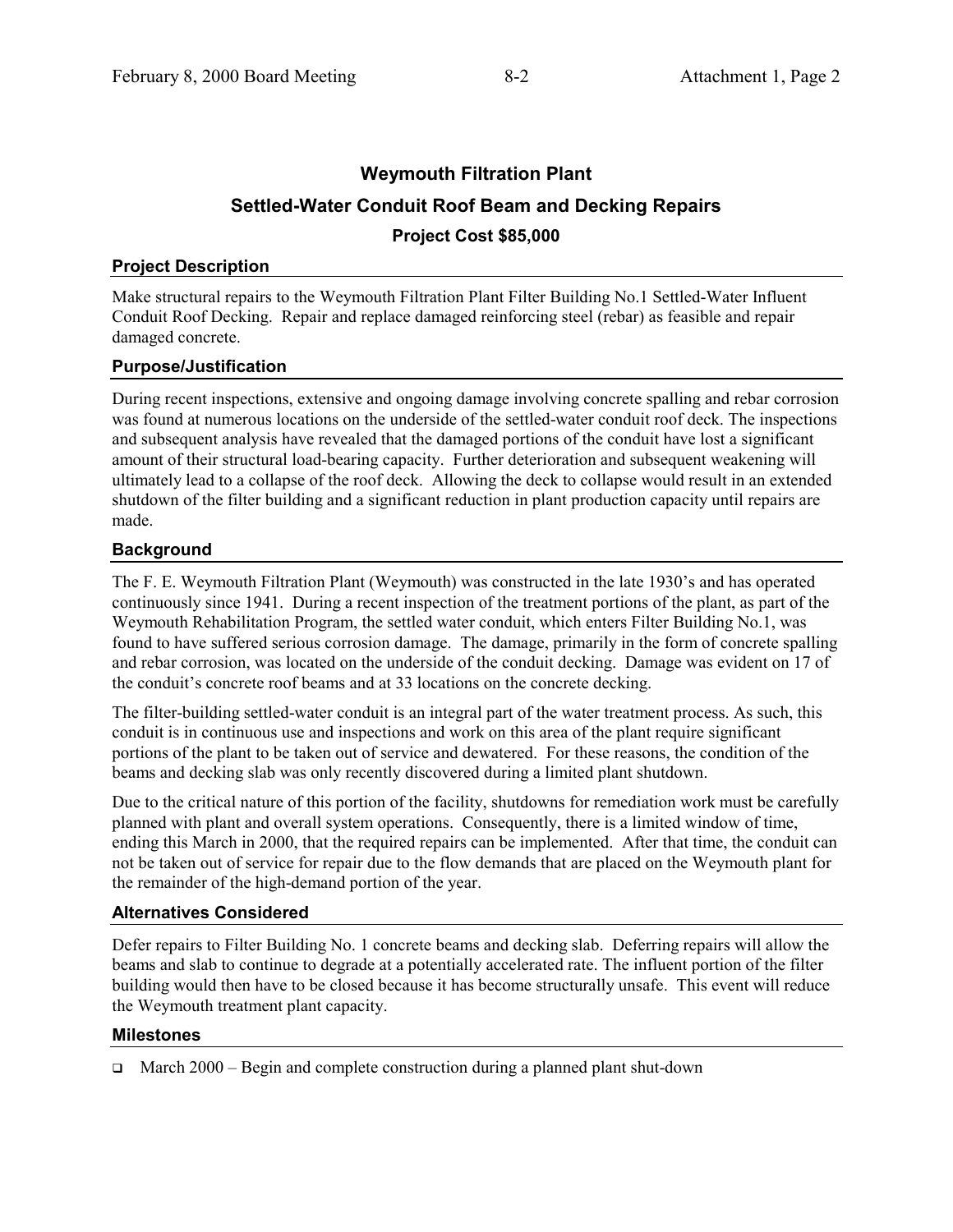# **Skinner Filtration Plant – Effluent Water Quality Monitoring Structure \$132,600**

# **Project Description**

Design and construct a new 20-foot x 20-foot prefabricated Effluent Water Quality Monitoring Structure and related infrastructure. The new structure shall comply with current Cal-OSHA requirements for equipment access and allowable working space. Construction includes structure design, structure procurement and installation by a contractor. Additional District Forces work includes the installation of: electrical power hookups, control data link systems, communication lines, a water quality sample system, and a drainage system.

# **Purpose/Justification**

The existing 8-foot x 12-foot structure is no longer in compliance with Cal-OSHA regulations due to an increased number of water quality equipment and instruments that have been installed in the structure to comply with regulatory monitoring requirements. Installation of the new structure will correct this deficiency and provide space for future equipment.

# **Background**

The existing Effluent Water Quality Monitoring Structure was constructed in 1983 to continuously monitor the quality of finished water leaving the plant and to adjust plant operations accordingly. Originally, the facility was sized to be in compliance with Cal-OSHA requirements based upon the number of water quality instruments that were required at that time. Subsequently, the regulatory requirements related to water quality monitoring have increased significantly. This has resulted in numerous additional pieces of monitoring equipment being installed in the existing structure. The structure was originally constructed to house three pieces of monitoring equipment. Today, a total of twelve water quality monitoring devices are now installed and there is the likelihood that additional equipment will be installed in the future. The addition of this equipment has resulted in the structure not being compliant with Cal-OSHA Electrical Safety Orders, Section 2340-16, WorkSpace Around Electrical Equipment. The safety order states that suitable access and working space shall be provided and maintained about all electrical equipment to permit ready and safe operation and maintenance of such equipment. The wall space is not sufficient for the installation of two turbidity meters, and therefore the meters have been placed on the floor.

The project costs of \$132,600 can be apportioned into 1) structure costs and 2) infrastructure costs at \$41,650 and \$90,950, respectively. The building cost includes the following: building procurement and installation, air conditioner procurement and installation, foundation design/installation, engineering and project management. The infrastructure costs include electrical power hookups, control data link systems, communication lines, a water quality sample system, and a drainage system, all of which requires extensive trenching.

The estimated construction costs of \$41,650 equate to a structure which costs approximately \$104 per square foot. On a per-square-foot basis, this amount is consistent with industry standard pricing for this type of structure. Staff has validated these costs for the structure with an independent review of the building costs by an outside architect.

Currently, monitoring instruments, spare parts and repair equipment must be stored throughout the plant, wherever space is available. After construction of the new structure, the old structure will be used as a convenient location to spare parts and equipment adjacent to where they are used.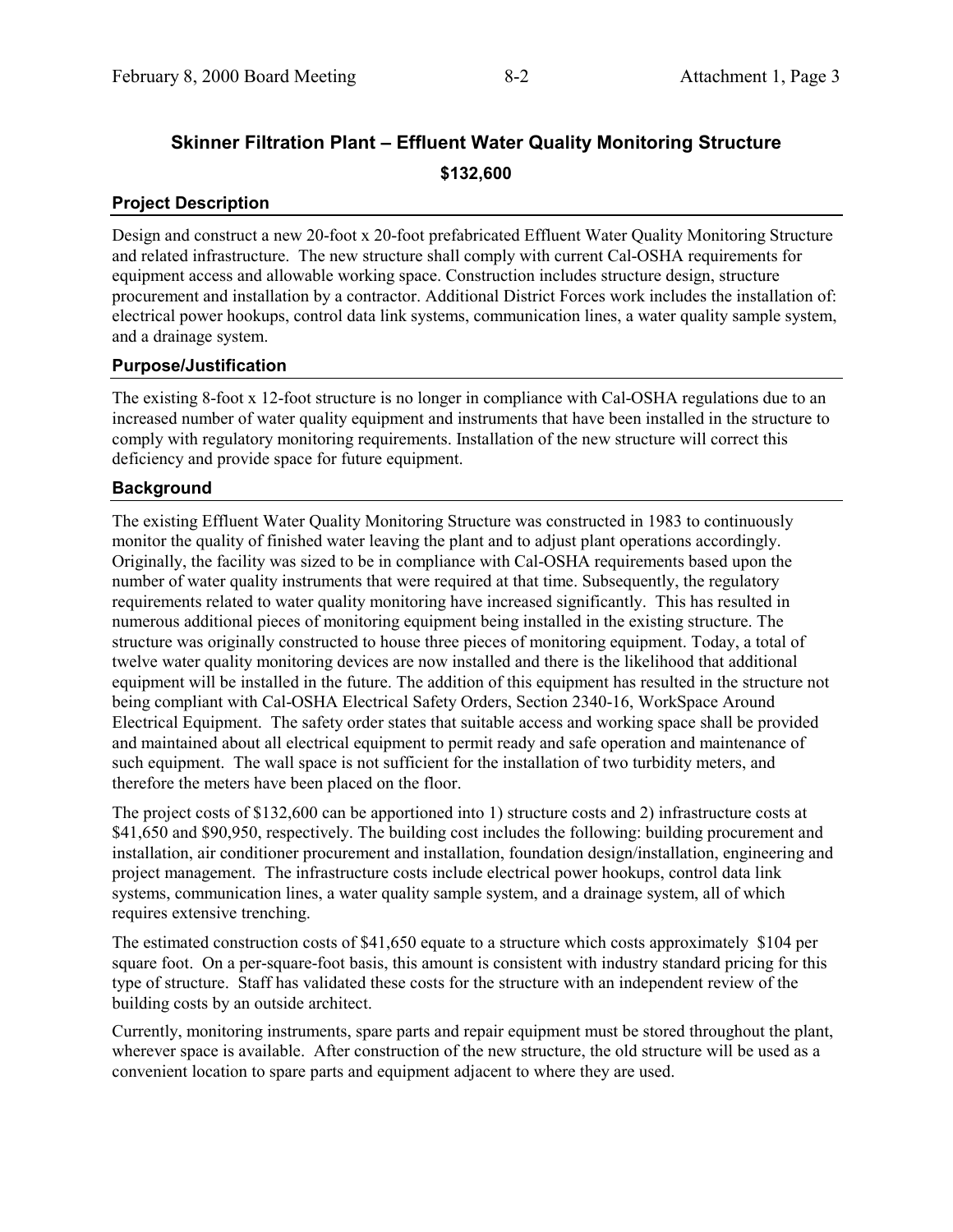# **Alternatives Considered**

Defer project and save \$132,600. However, the deferment results in continued use of the existing structure which is not in compliance with Cal-OSHA Electrical Safety Orders.

# **Schedule**

- □ May 2000 Complete final design
- $\Box$  September 2000 Complete delivery of equipment
- $\Box$  February 2001 Complete installation of building and monitoring equipment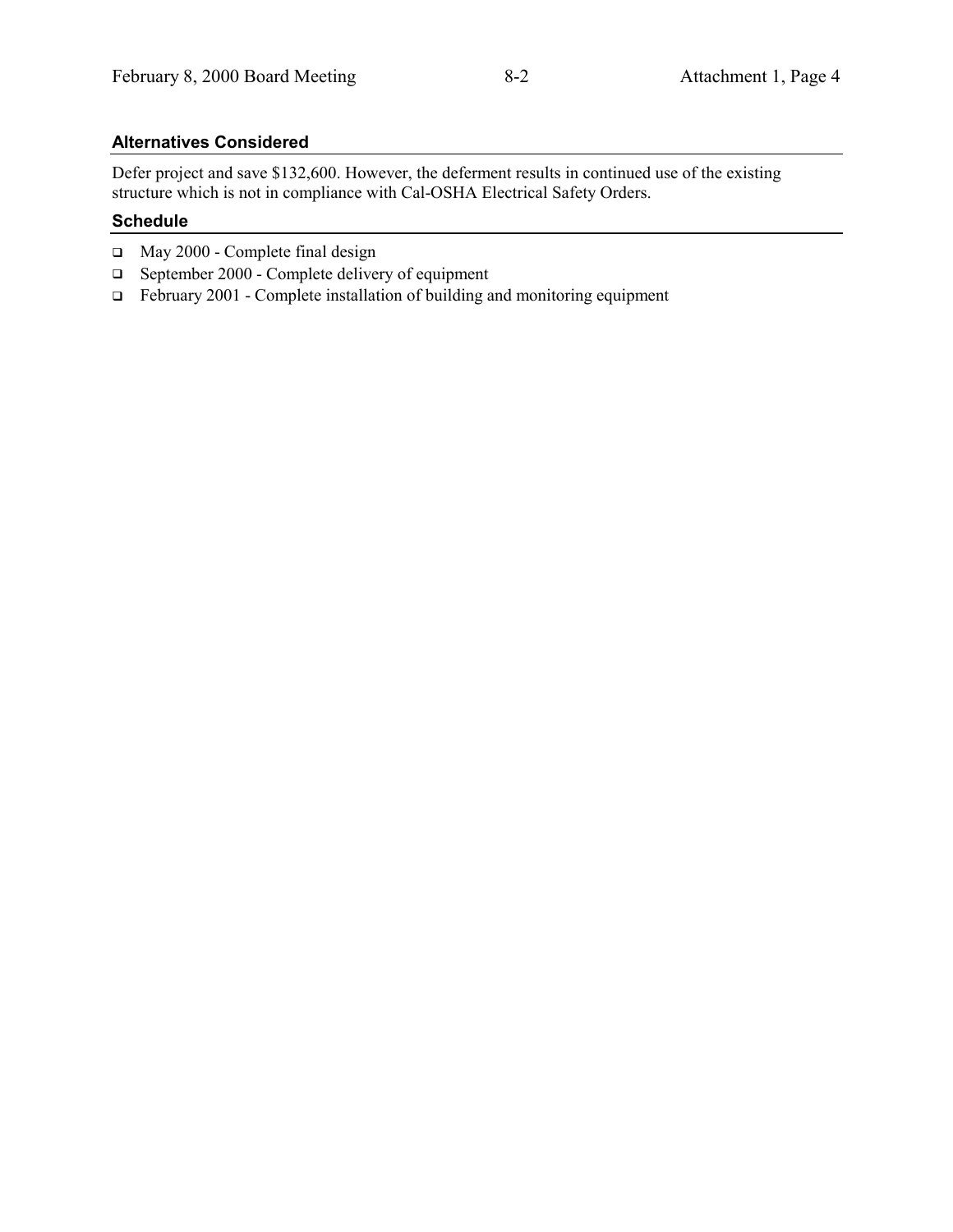# **Skinner Filtration Plant – Source Water Quality Sample System \$49,700**

# **Project Description**

Design and install a new water quality sample system and relocate the sample point which accurately monitors influent water quality for Skinner Plant No. 2. The new system includes the installation and relocation of; 700-foot of piping, electrical cable, water quality monitoring equipment, a pump system, instrumentation, control hardware, and electrical support hardware.

### **Purpose/Justification**

The existing Plant No. 2 sample system has serious physical deficiencies which result in water quality samples from the influent conduit entering the laboratory that do not represent the actual quality of the water entering the plant. The unrepresentative samples produce less efficiency in the operation of the treatment plant. A more representative sample of the influent water will enhance the treatment process including optimized chemical dosing of the water.

Because accurate water quality samples cannot be obtained from the influent conduit through the sample line, plant personnel must take additional time to physically go out to the influent conduit and obtain samples. Weekly manual sampling is required under normal water quality conditions and daily manual sampling is necessary during unusual water quality conditions. This process is far more labor intensive than obtaining samples in the laboratory.

# **Background**

The Skinner Filtration Plant is operated as two distinct plants; Plant No. 1 and Plant No. 2. The water quality for each plant's influent water line is monitored continuously to determine source water quality and to adjust plant operations accordingly. Plant No.2's water samples are not representative of actual water conditions, due to deficiencies in the existing water quality sample system. Test results from the sample system have turbidity readings that are lower, and taste and odor readings that are higher than those for the actual influent water. These false readings result from:

- $\Box$  Low sample water velocities due to excessively large sampling line diameters that result in excessively long delivery times. This condition causes particulates in the water to prematurely settle out, thereby yielding low turbidity readings; and
- Water sample temperatures that are higher than the plant influent water because the sampling line is located too close to the ground surface. This condition exacerbates bacteria growth in the line resulting in false taste and odor readings.

# **Alternatives Considered**

Defer installing the new water quality sample system, thereby saving \$49,700. However, unrepresentative samples yield less efficient operation of the treatment plant and manual collection is considerably more labor intensive than installing a new sample line.

### **Schedule**

□ May 2001 - Complete installation of sample system.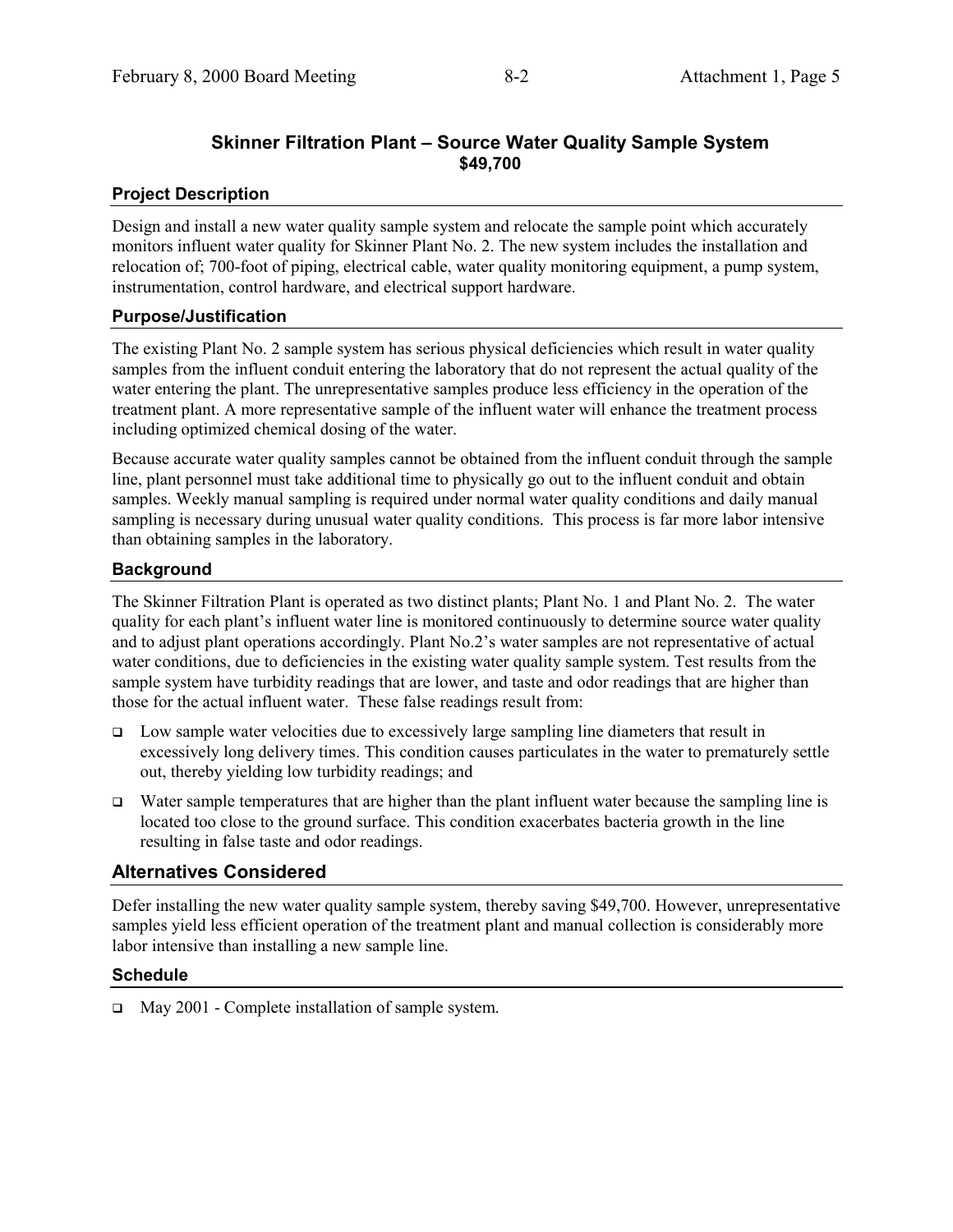# **San Diego Canal Piezometers Project Cost \$238,000**

# **Project Description**

The scope of this project involves the installation of twenty–three piezometer wells along the San Diego Canal. This project includes preliminary and final design, procurement of construction materials, procurement of electronic sensing and data acquisition equipment, construction of piezometer wells and installation and testing of the equipment. All of the work will be performed by district forces with the exception of the piezometer well construction, which will be performed by a qualified well driller registered with the County of Riverside. Because the wells penetrate the groundwater basin, the design and construction of the project shall comply with the County of Riverside.

### **Purpose/Justification**

The piezometers will allow staff to establish water levels within the canal embankments and determine the differential level between the water level in the canal and in the embankments. The data gathered from the piezometers will be used to allow safe operating criteria for the canal during sizeable fluctuations in water levels. To take advantage of non-peak energy rates for pumping water during the initial rapid filling of Diamond Valley Lake (DVL), water will be drawn from the canal at the maximum rate allowable. A study was performed to determine the potential benefits of installing piezometers along the San Diego Canal. The results indicated that the use of piezometers would enable staff to maximize the use of off-peak energy rates for pumping water would pay for the piezometer project and yield a net savings of \$132,000 over the initial-fill period of two to three years. Supplemental unquantified benefits derived from proceeding with this project include:

- ! Providing an additional means to insure the integrity of the San Diego Canal,
- ! Gaining the ability to make rapid flow rate changes on the northern half of the San Diego Canal thereby allowing different blends of State project water deliveries to Lake Skinner and Diamond Valley Lake, and
- ! Permitting the capability for rapid drawdown of the canal which enhances Metropolitan's ability to selectively deliver water in and out of the reservoir to enhance power operations at existing and future energy recovery facilities.

# **Background**

In the past, rapid changes in water levels in the San Diego Canal have caused damage to the canal liner and greatly increased maintenance needs. These flow changes will occur should Metropolitan take full advantage of lower electrical rates for pumping water during off-peak periods during initial fill of DVL. The existing lining was constructed to resist erosion only, and not designed to withstand external groundwater pressures caused by rapidly fluctuating water surface elevations. These pressures occur when the water surface in the canal is dropped too rapidly and the external water from canal leakage does not have sufficient time to drain back into the canal, thereby potentially overstressing the lining. Should this occur, panels would be displaced into the waterway. By installing piezometers, staff can monitor the falling groundwater elevations in the embankment and adjust canal flows accordingly, and the structural integrity of the canal can be maintained. Without the piezometers, staff has no way of knowing how close the lining is to failure until it is too late and are therefore limited to making gradual flow changes.

The installation of the piezometers along the San Diego Canal would enable staff to continuously monitor adjacent groundwater elevations within the embankment that supports the canal lining. The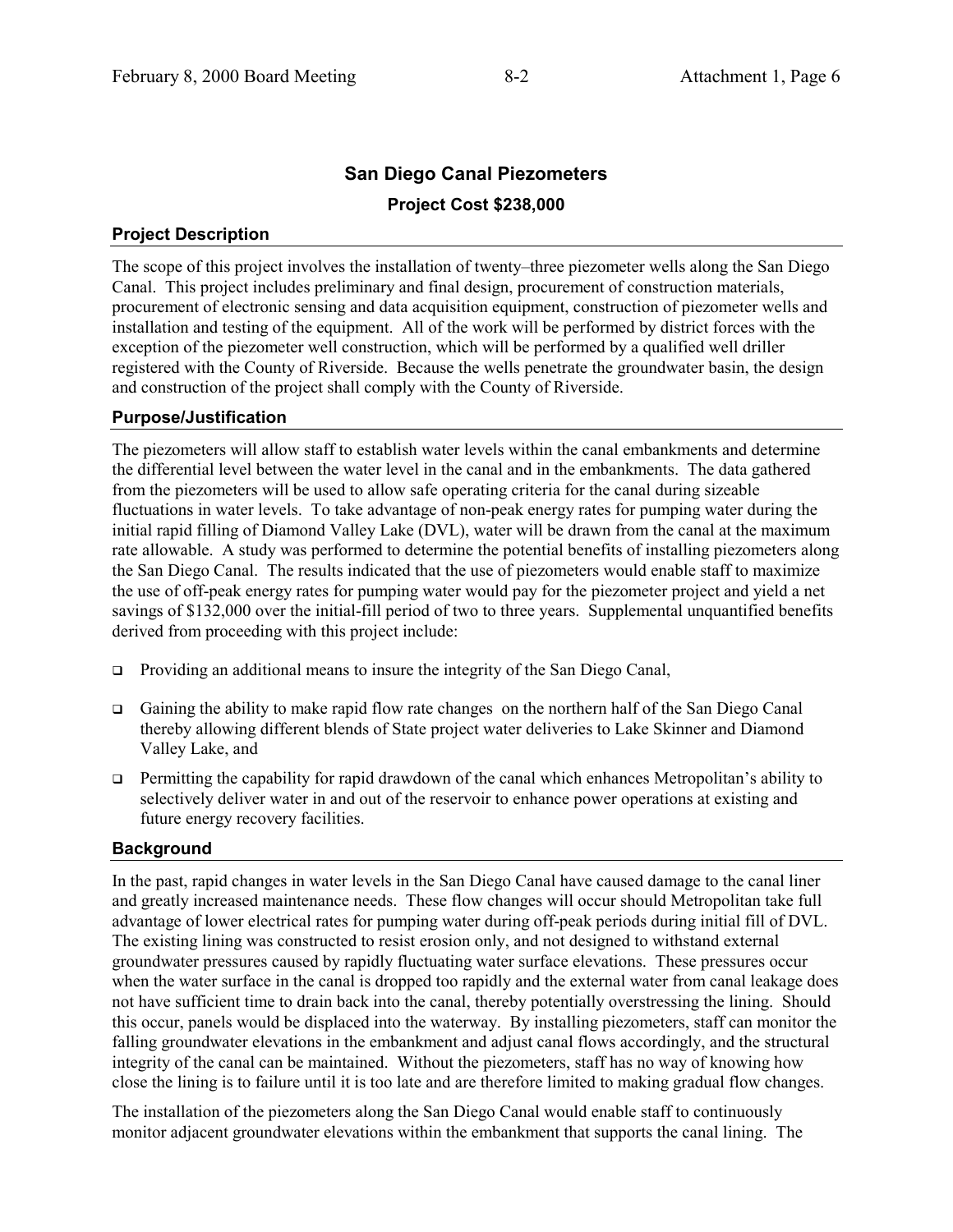approximately four week construction period will include drilling and placing of piezometer well casings by a contractor and installing well caps and electronic instruments by district forces. Rapid filling of DVL by utilizing lower electricity rates during non-peak periods has potential net savings of \$132,000 over the initial-fill period of two to three years. This estimate was based on the interruptible energy rate schedule and projected DVL fill rates. Two modeling scenarios were developed that estimated the cost of initial-fill assuming no peaking on the San Diego Canal versus maximum allowable peaking on the San Diego Canal. The cost of initial-fill with no peaking on the San Diego Canal was \$8.25 million while the cost with partial peaking was \$7.88 million. The cost differential of the two scenarios (\$370,000) is the estimated benefit.

# **Alternatives Considered**

Defer installation of the twenty-three piezometers and continue to operate the San Diego Canal under the existing guidelines*.*

# **Schedule**

- $\Box$  May 1999 Completed study
- $\Box$  February 2000 Board Authorization
- $\Box$  February 2000 Complete Final Design
- $\Box$  March 2000 Begin Construction
- $\Box$  May 2000 Project Completion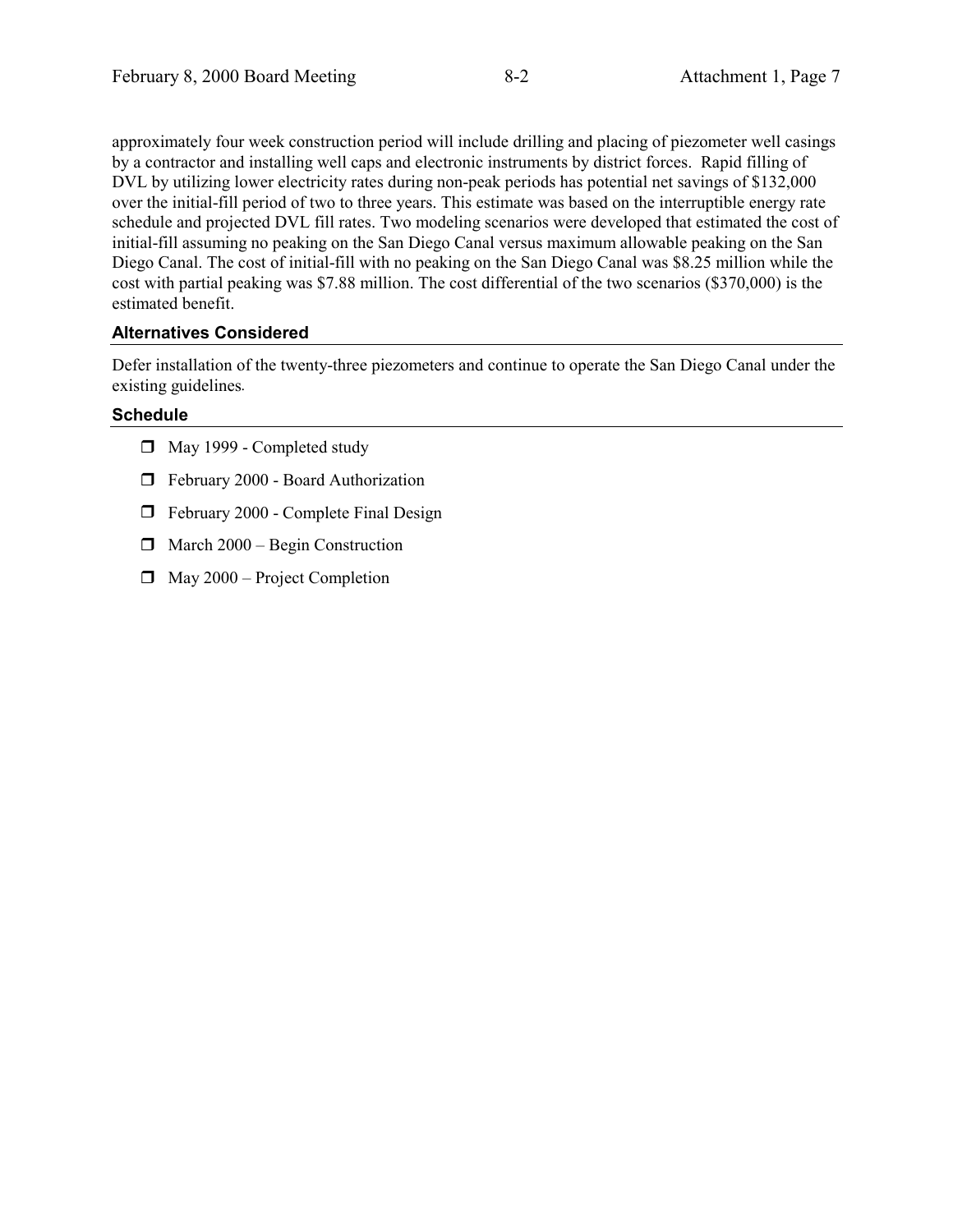# **Skinner Filtration Plant – Chlorine Mass Flow Meters \$167,900**

# **Project Description**

Upgrade the plant's chlorination system by designing, procuring, and installing chlorine mass flow meters in the chlorine gas line of the Skinner Filtration Plant's twelve chlorinator units. These activities include the installation of a special pipe connector with flow element probe, flow meter, remote flow transmitter, electrical conduit, control signals, and completing pipe modifications. The plant chlorine system drawings will be revised as required by Cal-OSHA for Acutely Hazardous Materials.

# **Purpose/Justification**

The purpose of this project is to upgrade the existing chlorine monitoring system to prevent the loss of chlorine feed into the treatment process. The existing chlorine monitoring system is unreliable because the vacuum switch that detects vacuum pressure is a mechanical device having a higher chance of failure over an electronic device. The proposed mass flow meter is an electrical device that directly measures chlorine gas flow. The use of chlorine mass flow meters, in lieu of the existing equipment, will provide a highly reliable monitoring system to immediately notify the plant's operators in the event that chlorine feed into the treatment process is lost. Similar mass flow meters have already been installed at three of Metropolitan's five treatment plants and have performed extremely well in this application.

### **Background**

On October 4, 1999, the Skinner plant experienced a loss of chlorine to Plant No. 1. The existing chlorine monitoring system failed to notify the operators of the incident in a timely manner. Due to the inadequacy of the chlorine monitoring system, chlorine feed into the treatment process was interrupted, causing Plant No. 1 to shutdown for approximately 30 minutes.

As a result of the incident, a Metropolitan Event Review investigation found that the existing chlorine monitoring system is unreliable. To correct this deficiency, the investigation team recommended the installation of chlorine mass flow meters at each of the chlorinators to prevent reoccurrence in the future. This project provides for the implementation of those recommendations.

### **Alternatives Considered**

Defer procurement and installation of chlorine mass flow meters saving \$167,900. However, deferment could lead to continued chlorine system feed failures and a reduced level of reliability in meeting drinking water standards.

### **Schedule**

- □ May 2000 Complete final design
- $\Box$  September 2000 Procure equipment
- $\Box$  March 2001 Complete mass flow meter installation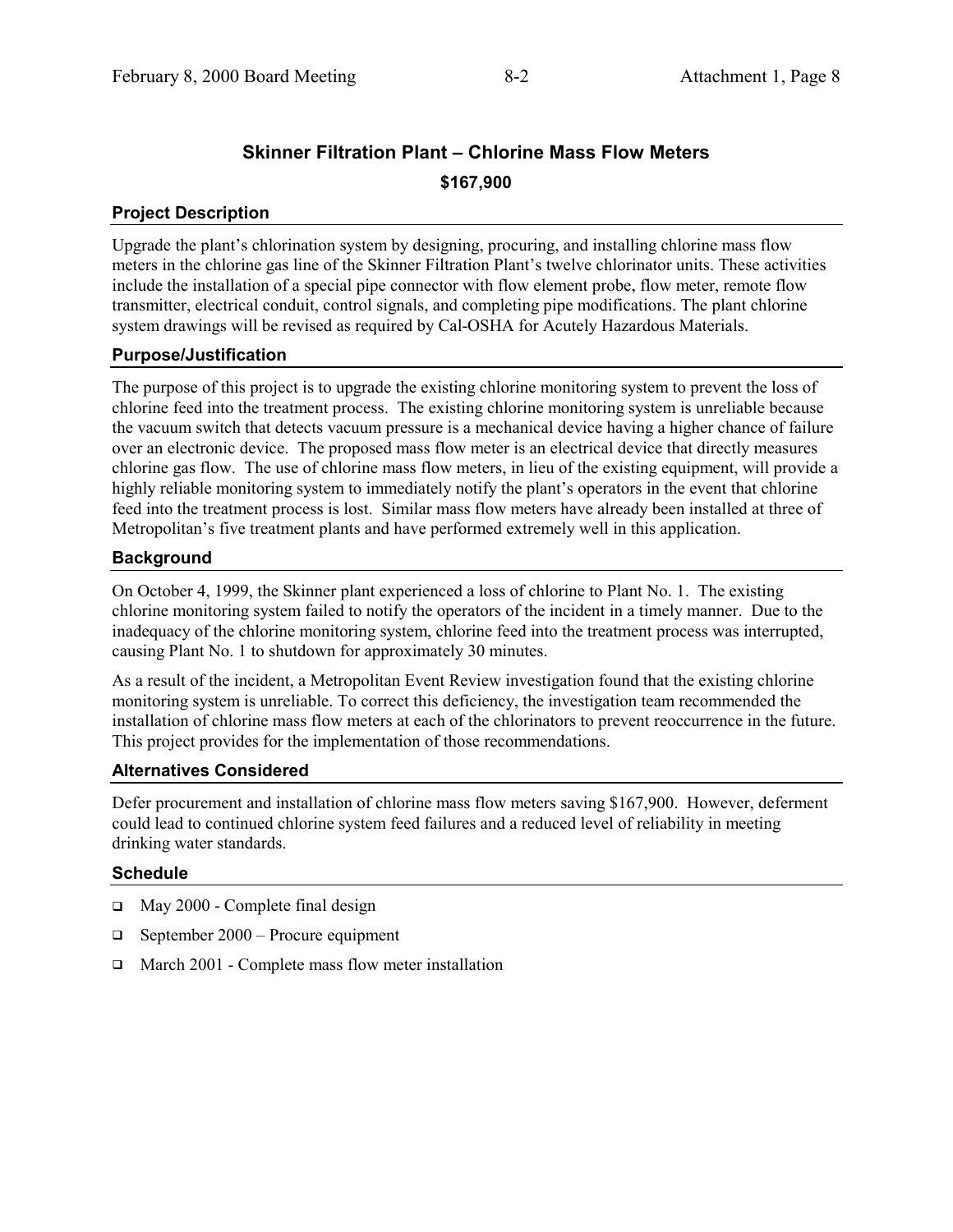# **Summary of Estimated Project Cost**

| <b>Description</b>                                                                                     | Amount    |
|--------------------------------------------------------------------------------------------------------|-----------|
| Weymouth Filtration Plant - Repair Filter Building # 1 Influent<br><b>Concrete Decking &amp; Beams</b> | 85,000    |
| Skinner Filtration Plant - Effluent Water Quality Structure                                            | 132,600   |
| Skinner Filtration Plant - Source Water Quality Sample System                                          | 49,700    |
| San Diego Canal Piezometers                                                                            | 238,000   |
| Skinner Filtration Plant – Chlorine Mass Flow Meters                                                   | 167,900   |
| Total                                                                                                  | \$673,200 |

# **Financial Statement**

Board Action No. 2 for Appropriation No. 15335 to finance design, purchase of equipment, and construction of capital projects costing less than \$250,000 during Fiscal Year 1999/00 is shown below:

|                                     | <b>Board Action</b><br><b>No. 1</b> | <b>Board Action</b><br>No. 2 |
|-------------------------------------|-------------------------------------|------------------------------|
|                                     | (Aug 1999)                          | (Feb 2000)                   |
| <b>Engineering Design</b>           | \$153,000                           | \$<br>212,000                |
| <b>District Forces Construction</b> | 730,000                             | 1,078,000                    |
| <b>Water Quality</b>                | $\theta$                            | 4,000                        |
| <b>Environmental Compliance</b>     | 9,000                               | 12,000                       |
| Material and Supplies               | 210,000                             | 386,200                      |
| Incidental Expenses                 | 9,000                               | 16,000                       |
| <b>Operating Equipment</b>          | 13,000                              | 31,000                       |
| <b>Construction Contract</b>        | 351,000                             | 409,000                      |
| <b>Total</b>                        | 1.475.000                           | <u>\$2.148.200</u>           |

# **FUNDING REQUEST**

| Capital Program for Capital Projects Costing Less than \$250,000 for Fiscal Year 1999/00<br><b>Program Name:</b> |                                                            |                                  |             |                             |  |  |
|------------------------------------------------------------------------------------------------------------------|------------------------------------------------------------|----------------------------------|-------------|-----------------------------|--|--|
| <b>Source of Funds:</b><br>Pay-As-You-Go Fund                                                                    |                                                            |                                  |             |                             |  |  |
| 15335<br><b>Appropriation No.:</b>                                                                               | <b>Board Action No.:</b><br><sup>2</sup><br><b>Budget:</b> |                                  | \$4,000,000 |                             |  |  |
|                                                                                                                  |                                                            |                                  |             |                             |  |  |
| <b>Requested Amount:</b>                                                                                         | 673,200                                                    | <b>Capital Program No.:</b>      |             | $15335 - A$                 |  |  |
| <b>Total Appropriated Amount:</b>                                                                                | \$2,148,200                                                | <b>Capital Program Page No.:</b> |             | $E-12$                      |  |  |
| <b>Total Program Estimate:</b>                                                                                   | \$4,000,000                                                | <b>Program Category:</b>         |             | A-Asset/System<br>Integrity |  |  |